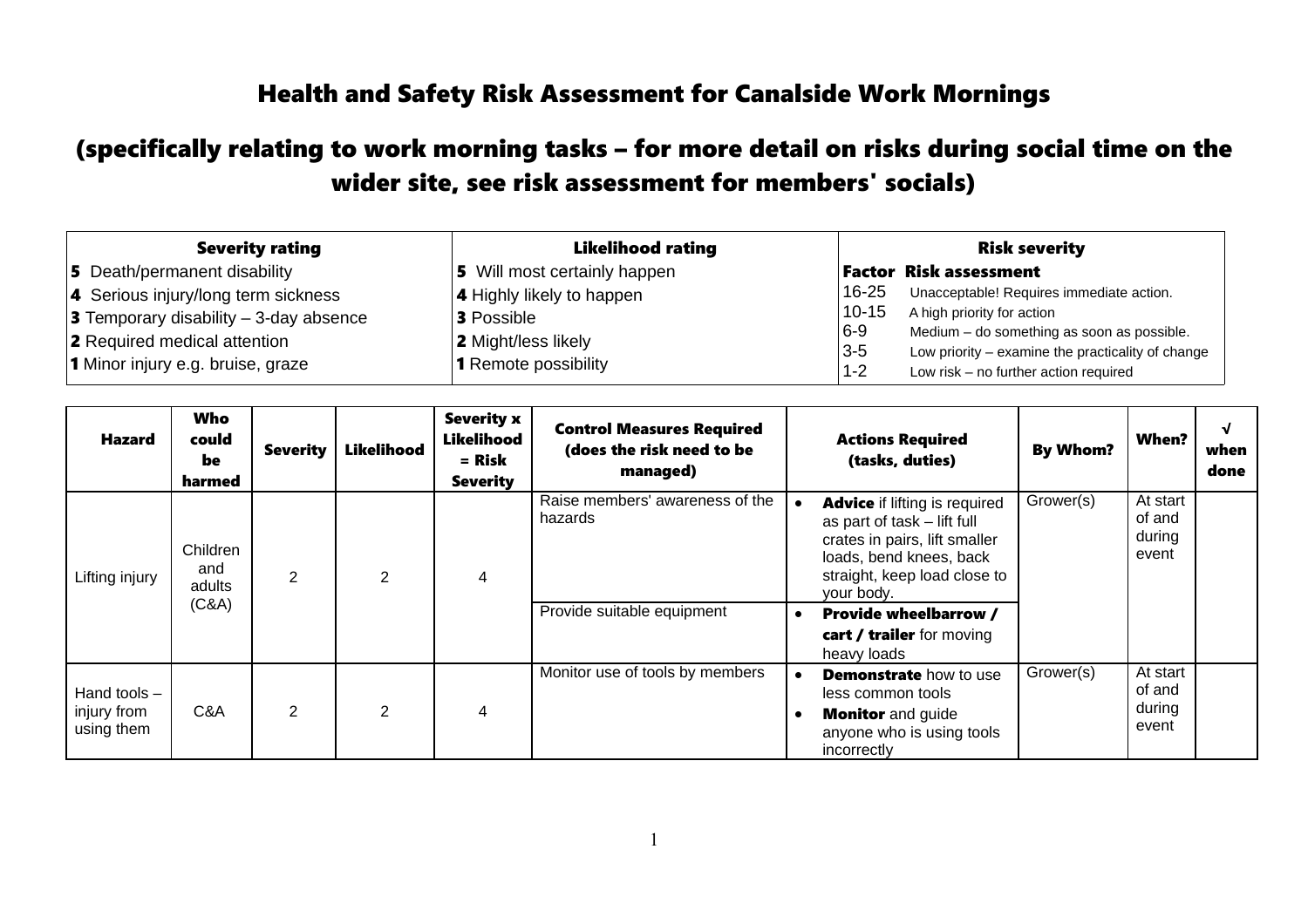## Health and Safety Risk Assessment for Canalside Work Mornings

| <b>Hazard</b>                                                                        | <b>Who</b><br>could<br>be<br>harmed | <b>Severity</b> | <b>Likelihood</b> | <b>Severity x</b><br><b>Likelihood</b><br>$=$ Risk<br><b>Severity</b> | <b>Control Measures Required</b><br>(does the risk need to be<br>managed)                         |                        | <b>Actions Required</b><br>(tasks, duties)                                                                           | <b>By Whom?</b> | <b>When?</b>                          | $\sqrt{ }$<br>when<br>done |
|--------------------------------------------------------------------------------------|-------------------------------------|-----------------|-------------------|-----------------------------------------------------------------------|---------------------------------------------------------------------------------------------------|------------------------|----------------------------------------------------------------------------------------------------------------------|-----------------|---------------------------------------|----------------------------|
| Weeds and<br>$brash -$<br>thorns,<br>thistles.<br>nettles:<br>prickles and<br>stings | C&A                                 |                 | 3                 | $\mathbf{3}$                                                          | Provide suitable equipment                                                                        | $\bullet$<br>$\bullet$ | <b>Provide gloves</b><br>Provide goggles if<br>handling large thorny<br>branches                                     | Grower(s)       | At start<br>of and<br>during<br>event |                            |
|                                                                                      |                                     |                 |                   |                                                                       | Raise awareness of the hazards                                                                    | $\bullet$              | <b>Advice to wear long</b><br>sleeves<br><b>Advice</b> to wear sturdy<br>boots                                       |                 |                                       |                            |
| $Traction -$<br>running<br>over/impact                                               | C&A                                 | 4               |                   |                                                                       | Ensure correct training for tractor<br>drivers                                                    | $\bullet$              | Tractors only driven by<br>suitably qualified<br>personnel                                                           | Grower(s)       | During<br>event                       |                            |
|                                                                                      |                                     |                 |                   | 4                                                                     | No farm vehicles moving in visit<br>area where possible; essential<br>movement done at low speeds | $\bullet$<br>$\bullet$ | Plan tasks to minimise<br>vehicle movements during<br>work morning<br>Use low speeds for<br>essential movement       |                 |                                       |                            |
| Manure $-$                                                                           | C&A                                 | 3               |                   | 3                                                                     | Provide suitable<br>equipment/materials                                                           | $\bullet$<br>$\bullet$ | <b>Provide gloves</b><br><b>Clean running water</b><br>and soap provided at<br>hand wash station                     | Grower(s)       | During<br>event                       |                            |
| infection                                                                            |                                     |                 |                   |                                                                       | Raise members' awareness of the<br>hazards                                                        | $\bullet$              | <b>Advise</b> members to wash<br>hands with soap after<br>activity and ask parents to<br>insist children do the same | Grower(s)       | During<br>event                       |                            |
| Climbing on<br>straw bales<br>and<br>machinery -<br>falling                          | Children                            | 3               | 1                 | 3                                                                     | Raise children's & adults'<br>awareness of the hazards.                                           | $\bullet$              | Ask parents/carers not<br>to let their children climb<br>on machinery or straw<br>bales                              | Grower(s)       | During<br>event                       |                            |